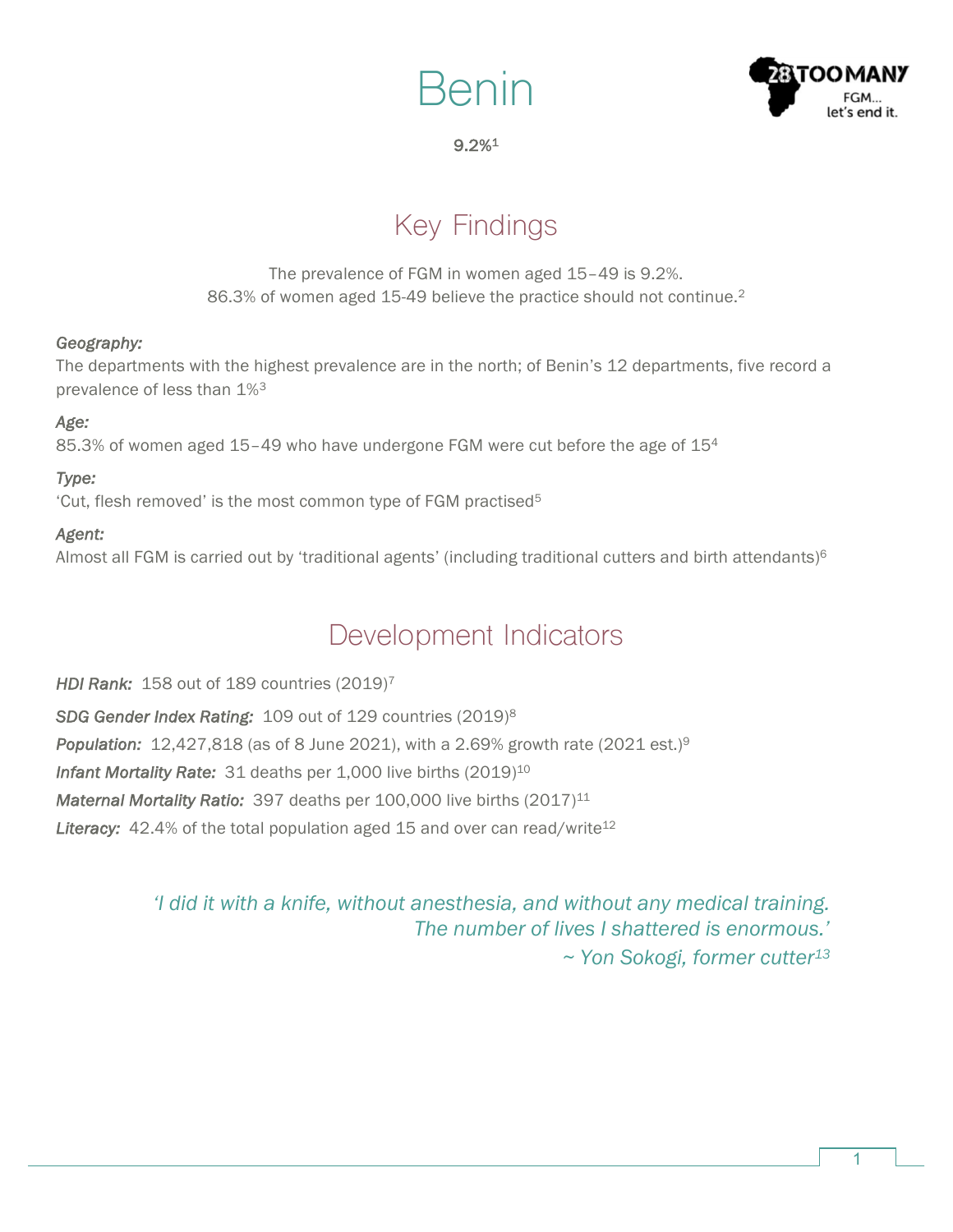## Prevalence

The departments in Benin with the highest FGM prevalence are in the north: Borgou (37.6%), Alibori (23.7%) and Donga (36.8%). There is a significant difference between these departments and the rest of Benin: all remaining departments have a prevalence of below 10%, five of these (Atlantique, Couffo, Mono, Oueme and Zou have a prevalence of less than 1%. The department with the lowest prevalence is Couffo, in which no instances of FGM were recorded. FGM is more common in women living in rural areas (13.1%) than in those living in urban areas (5.2%).

FGM appears to be practised more by Muslims than by people of other religions, and there is a wide variation in levels of practice between ethnic groups: over 40% prevalence among the Bariba and Peulh, and less than 1% among the Adja and Fon.14

Between 2006 and 2001/12, the overall prevalence for women aged 15–49 fell from 12.9% to 7.3%. n 2014 the prevalence was recorded as 9.2%. Due to statistical fluctuations in the data, however, the most recent measurement of the prevalence is unlikely to reflect a true increase in the prevalence.

Due to the large age-range of women included in the DHS and MICS surveys, the overall prevalence alone may not fully reflect the progress that has been made in recent years. Breaking down the most recent data by age group shows that the prevalence for women aged 45–49 is 18.1%, while for the youngest age group this has fallen to just 2.4%. Despite the fact that a small proportion of women may be cut after the age of 15, the data demonstrates a clear trend towards lower prevalences among younger women. 15

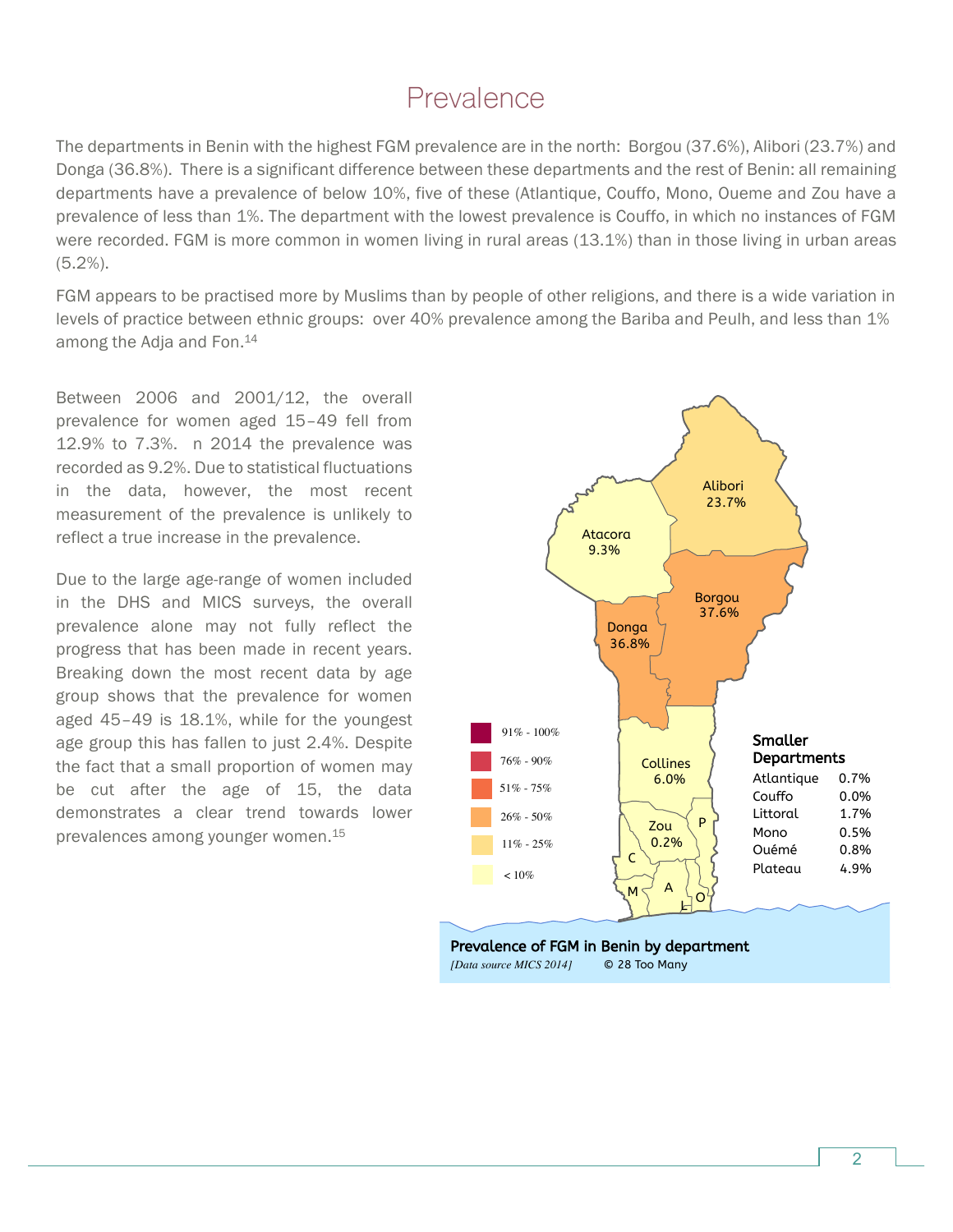

## Beninese Law

The main law prohibiting FGM is Law no. 2003-03 on the Suppression of Female Genital Mutilation in the Republic of Benin, which was issued in March 2003. There is a lack of evidence, however, of any FGM cases being prosecuted under this law.

1 ('MICS') Institut national de la statistique et de l'analyse économique (INSAE), 2015, Bénin. Enquête par grappes à indicateurs multiples 2014, Rapport final, Cotonou, Bénin : Institut national de la statistique et de l'analyse économique. Available at https://mics-surveysprod.s3.amazonaws.com/MICS5/West%20and%20Central%20Africa/Benin/2014/Final/Benin%202014%20MICS%20FR\_Fre

nch.pdf. (accessed 8 June 2021). 2 MICS, p. 292

3 MICS, p. 290

 $\overline{a}$ 

- 4 MICS, p.291.
- 5 MICS, p. 291
- 6 MICS p.289

7 United Nations Development Programme (2019) *Human Development Reports*. Available at http://hdr.undp.org/sites/default/files/Country-Profiles/BEN.pdf

8 Equal Measures 2030 (2019) Harnessing the Power of Data for Gender Equality: Introducing the 2019 EM2030 SDG Gender Index, pp.12-13. Available at www.data.em2030.org/2019-global-report.

9 Country Meters (2021) *Benin*, 8 June 2021. Available at http://countrymeters.info/en/Benin (accessed 8 June 2021).

10 Countdown to 2030. *Benin Country Profile data*. Accessed 8 June 2021. Available at: https://profiles.countdown2030.org/#/ds/BEN

<sup>11</sup> ibid

<sup>12</sup> United Nations Development Programme (2019), op. cit.

<sup>13</sup> Anne Mireille Nzouankeu (2017) 'Cutters turn counselors to fight female genital mutilation in Benin', Reuters, 6 February. Available at http://www.reuters.com/article/us-benin-fgm-idUSKBN15L0JZ (accessed 21 May 2017).